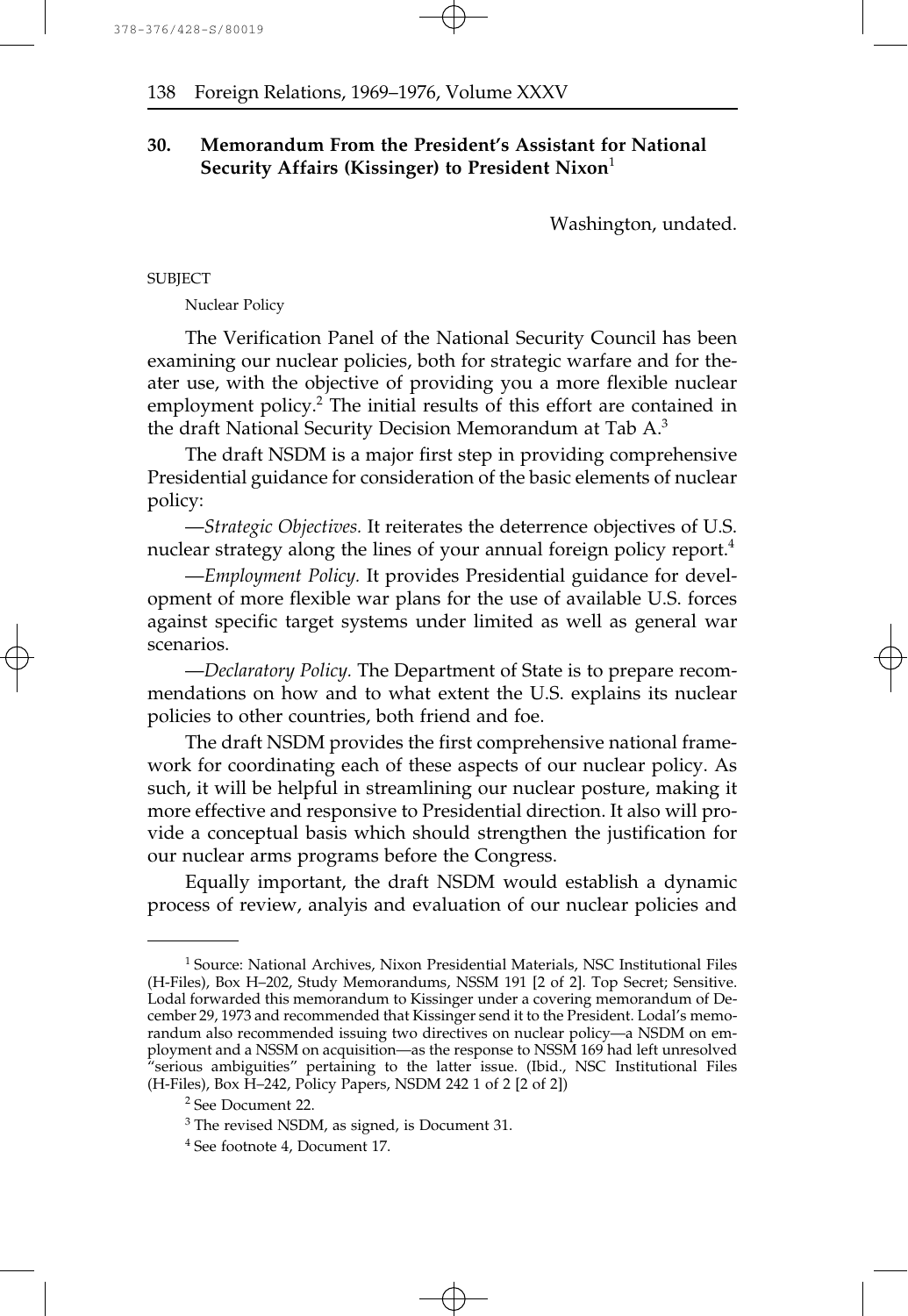their practical consequences. This will assist coordination and refinement of our plans and policies and insure that proposals for implementing actions are carefully considered within the NSC system.

# *Employment Policy*

Until now there has been no Presidential guidance on how the U.S. should plan for a nuclear conflict. The only options at the national level were developed by the JCS. This was done at a time when we had massive nuclear superiority. As a result, the only planned options we have in response to aggression require major attack on the Soviet Union despite the fact that there is now approximate nuclear parity between the two countries.

The concept that we could "win" a war through virtually unlimited nuclear exchanges has become increasingly irrational as the Soviets acquired the capability to destroy the United States—even if the U.S. were to strike first. This has resulted in concern that such a strategy is no longer credible and that it detracts from our overall deterrent.

To overcome these shortcomings, the proposed NSDM sets forth employment policy which:

(1) Provides for the development of a broad range of limited options aimed at terminating war on terms acceptable to the U.S. at the lowest level of conflict feasible. To do this, the options must control escalation by setting clear boundaries on the scale of the attack. Both strategic and theater nuclear forces are covered in this guidance.

(2) Maintains the major SIOP-type options in the event that escalation cannot be controlled. However, instead of wholesale destruction of Soviet military forces, people and industry, these options are to aim at:

—Inhibiting the early return of the Soviet Union to major power status by systematic attacks on Soviet military, economic and political structures.

—Limiting damage to the U.S. to the extent feasible.

—Maintaining a survivable strategic reserve force for continued protection of the U.S. after a major conflict.

### *NSC Review Process*

The proposed policy guidance could, in time, bring about farreaching changes in our nuclear posture. Therefore, it was considered prudent to establish a process for examination and review within the NSC of the practical consequences of the policy before significant changes are made in our nuclear postures. Specifically, the draft NSDM calls for:

—The first set of limited options to be submitted to you for approval within three months and thereafter a quarterly review of the available and proposed nuclear employment options.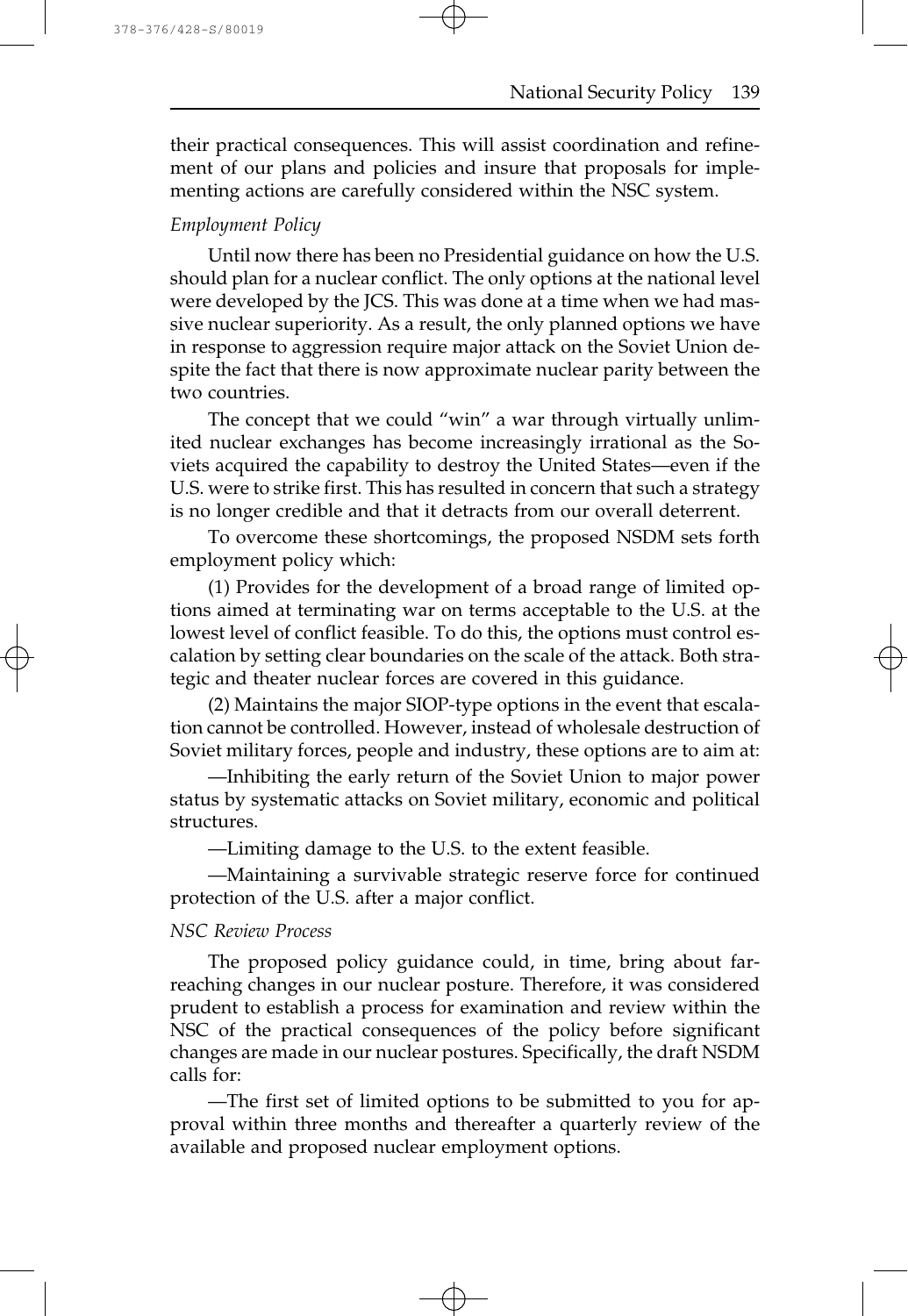—An evaluation by Defense of the capabilities, limitations, and risks associated with the new major attack plans and procedures.

In addition, there will be a requirement that agencies concerned review their crisis management procedures. At the same time, the Defense Department is instructed to develop for your consideration, recommendations on a senior level staff organization to provide you advice in a crisis.

## *Political Considerations*

The Verification Panel has also considered the political aspects of the new policy guidance.

—Our allies tend to see any changes whatsoever in U.S. nuclear policy as an attempt to decouple our strategic forces from the deterrence of local aggression in Europe and Asia. However, we believe they will come to realize that the proposed policy is designed to have the opposite effect.

—The Soviet Union and the PRC of course cannot be expected to respond favorably, but neither is the new policy likely to harm our improving relations with either country.

—The Congressional reaction in the main, will be focused on the impact of the policy on new weapons expenditures and on our arms control efforts. We believe the new NSDM will strengthen our ability to argue the case for sound weapons programs and our arms control posture.

The draft NSDM deals with these concerns in two additional ways:

—First, the Departments concerned are instructed to treat the new guidance as an evolution and refinement of US policy and not as a sharp new departure in strategy. The Presidential guidance would not be made public.

—Second, the need to inform our allies and the reaction of the USSR and the PRC will be examined by State and CIA. Their conclusions and recommendations will be made available to you through the NSC system.

These steps should enable us to moderate and maintain the political impact of the new policy guidance.

### *Acquisition Policy*

At present, Presidential guidance for nuclear forces is contained in NSDM  $16<sup>5</sup>$  issued in June 1969. It established criteria for the acquisition of strategic nuclear forces but does not cover their employment. The ac-

<sup>5</sup> See footnote 2, Document 4.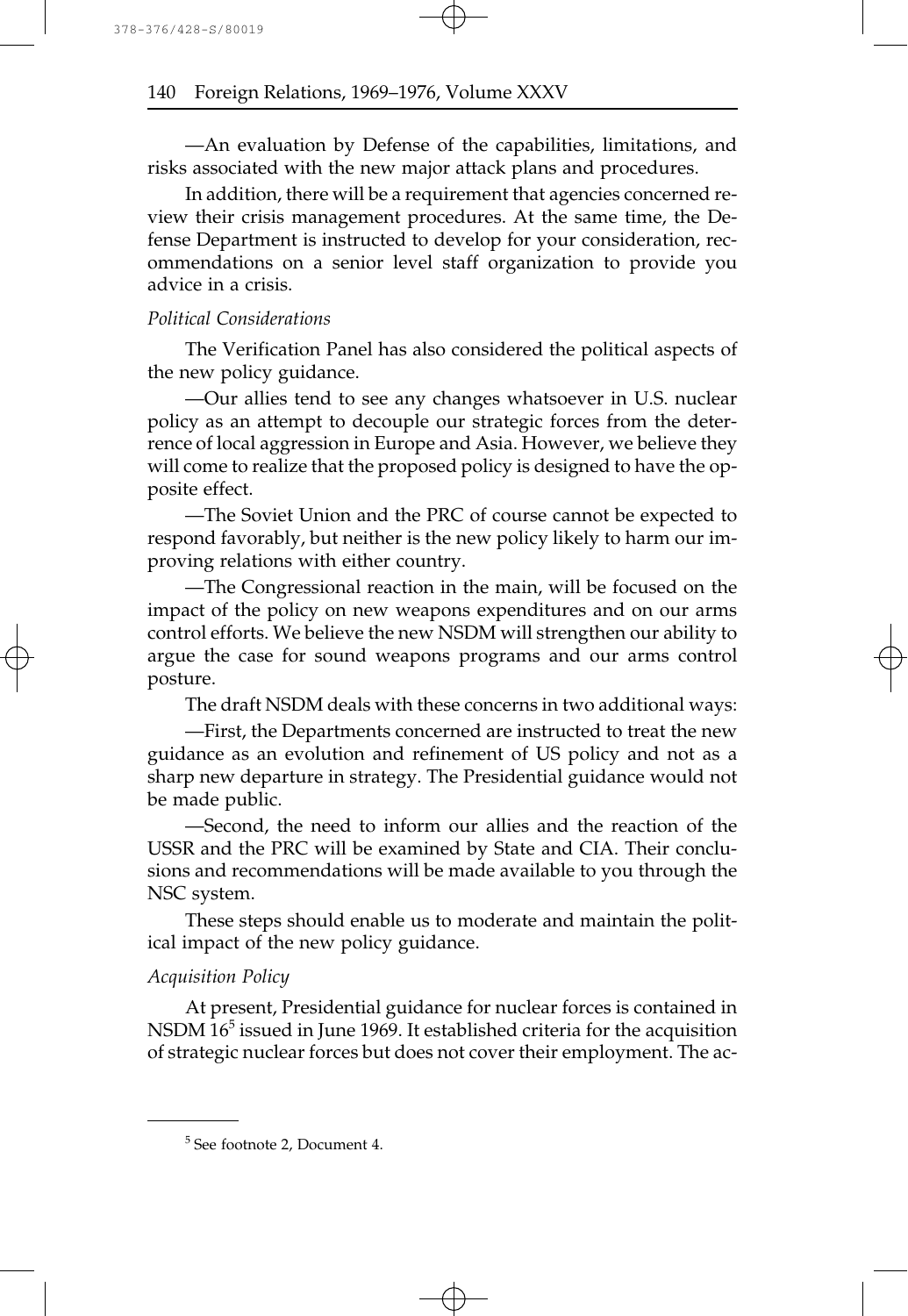quisition guidance in NSDM  $16<sup>6</sup>$  is no longer adequate, and new guidance is needed in light of Soviet nuclear advances, the SALT agreements, and the need for greater flexibility in options for the possible use of nuclear forces.

While some work has been done, further work is needed before I can recommend to you a proposed policy for future acquisition of nuclear systems. Attached at Tab  $B^7$  is a draft NSSM which would direct a study of U.S. policy for the acquisition of nuclear forces. The study will develop recommended acquisition policy guidelines to support the deterrent and employment objectives set forth in the proposed NSDM on employment policy. In addition, the study will take into account such issues as:

—U.S. ability to respond to projected threats to strategic offensive forces;

—Future counterforce capabilities for strategic missiles;

—Realignments of forward nuclear deployments in Asia;

—Modernizing nuclear forces deployed in NATO.

The study also directs ACDA to assess the impact of the draft NSDM and of the recommended acquisition policy upon our arms control positions. This is intended to ensure that the U.S. position on various arms control issues advances our basic security needs.

The results of this study will allow us to establish criteria for acquisition of U.S. nuclear forces, which take into account both their deterrent role and the need for flexibility in the employment of these forces should deterrence fail.

#### *Summary*

The draft NSDM:

(1) Provides more realistic, unified, encompassing nuclear policy than we now have.

(2) Requires the development of limited nuclear options for your review and approval.

(3) Gives guidance to review our major attack options to orient them toward enhancing the relative post-war position of the U.S. and less toward wholesale destruction of potential opponents.

 $6$  NSDM 16 contains four acquisition criteria: (1) maintain high confidence in US second strike capability; (2) insure Soviet Union would have no incentive to strike the US first; (3) maintain capability to deny Soviets ability to inflict more deaths and industrial damage on US than Soviets suffer; and, (4) deploy defenses which limit damage from small attacks or accidental launches. [Footnote in the source text.]

<sup>7</sup> Not found attached. The NSSM, as signed, is Document 32.